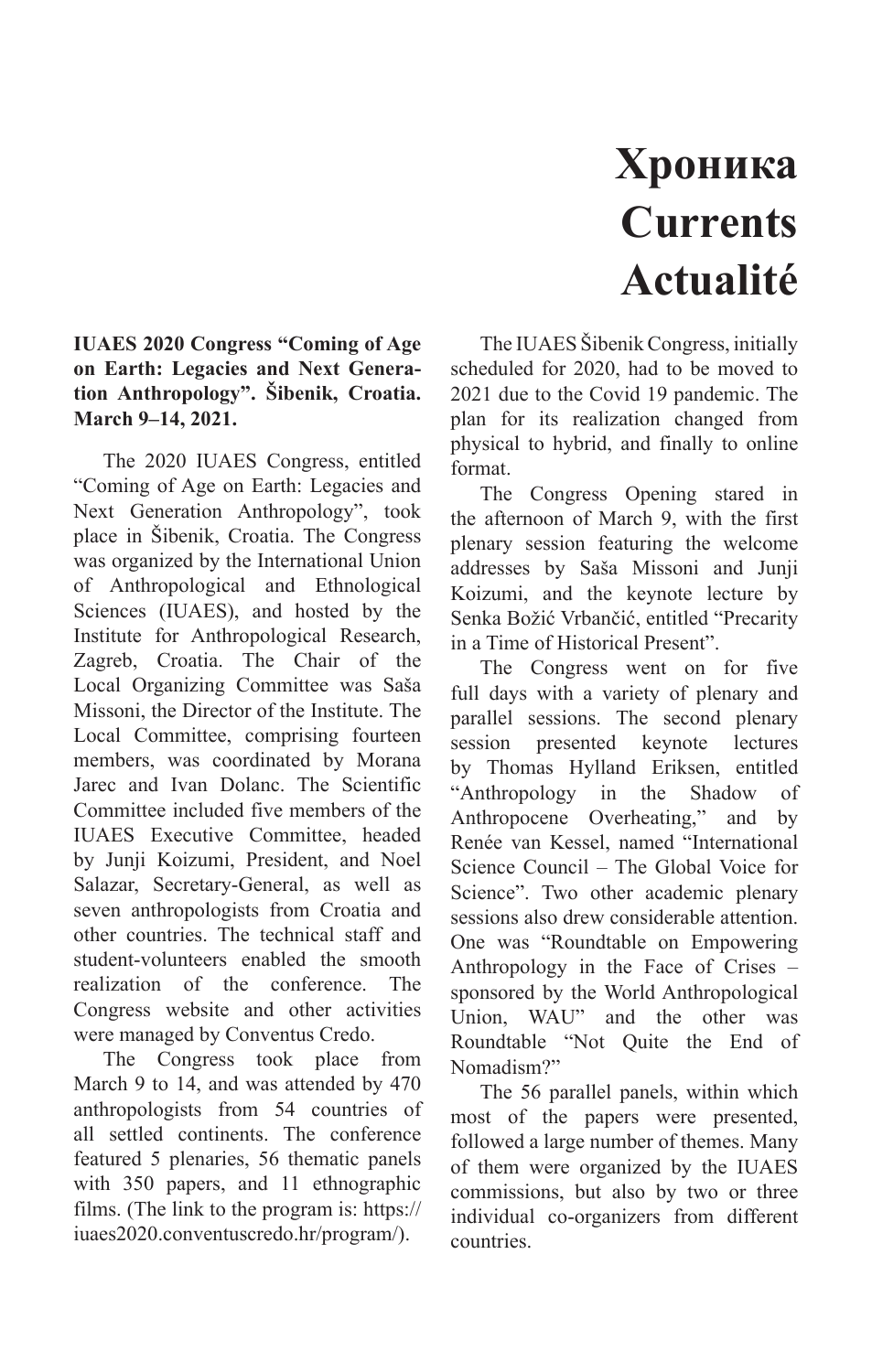Beside the sessions with intellectual content, the conference included numerous meetings. Firstly, there were business meetings of the two organizations comprising the World Anthropological Union (WAU) – World Council of Anthropological Associations (WCAA) and IUAES, which came together under one umbrella organization in 2017. They held independent and joint membership meetings, the executives' meetings, the WAU Steering Committee meeting, and the WAU Constituency Meeting. The IUAES bodies also organized their own events, such as the IUAES commissions meetings, the Council of Commissions meeting, and the IUAES General Assembly.

The IUAES General Assembly (held on March 13) reported on all the major activities since the World Congress in Brazil, including the much-improved financial status of IUAES. It also confirmed that the preparations for the upcoming IUAES Congress in Merida, Mexico, on the theme "Heritages, Global Interactions in a Possible World", to be held online on November 9–13, 2021, are underway. In addition, it announced that the 2022 IUAES Congress themed "World on the Move: Migration and Communication" will be held in St. Petersburg, Russia on May 25–31, 2022.

The World Council of Anthropological Associations (WCAA) took part in the Congress in two major ways, namely by co-sponsoring a major WAU event and two panels. On March 11, the WAU Steering Committee organized a plenary roundtable named "Empowering Anthropology in the Face of Crises". Organized by Junji Koizumi and Carmen Rial, the speakers were Akhil Gupta (President of American Anthropological Association), Michal Buchowski (President of Polish Ethnological Society), Vesna Vučinić Nešković (WCAA Global Cultural Policies Task Force Chair), Subhadra Channa (IUAES Senior Vice President), and Divine Fuh (Director of Institute for Humanities of Africa).

This panel started with noting the crisis anthropology and other human and social sciences are facing today. At the same time, it pointed to cases in which anthropology shows its strengths, i.e. where it becomes evident that it can make valuable contributions in the contemporary globalized world. The panel addressed some of the following central questions: What exactly is the nature of these crises and what are the real threats we are facing? Should we theorize the general contexts in which they arise, or we should understand each and specific situation in order to cope with them better? What WAU can do as a newly established global organization based on the integration of IUAES and WCAA, and what are the new resources we obtained through this integration? How, after all, can we effectively empower anthropology in general and anthropologies in specific as WAU, IUAES and WCAA, and what are anthropology's unique strengths in contributing to a global public good?

WCAA Global Cultural Policies Task Force also co-organized two events with the IUAES commissions. The first event was Panel 25. "Looking for New Analytical Frameworks in the Study of Cultural Heritage and Modernization", co-organized by Zhang Jijiao, the Chair of the IUAES Commission on Enterprise Anthropology, and Vesna Vučinić Nešković, the Chair of the WCAA Global Cultural Policies Task Force. The 16 submitted papers were presented within three sessions